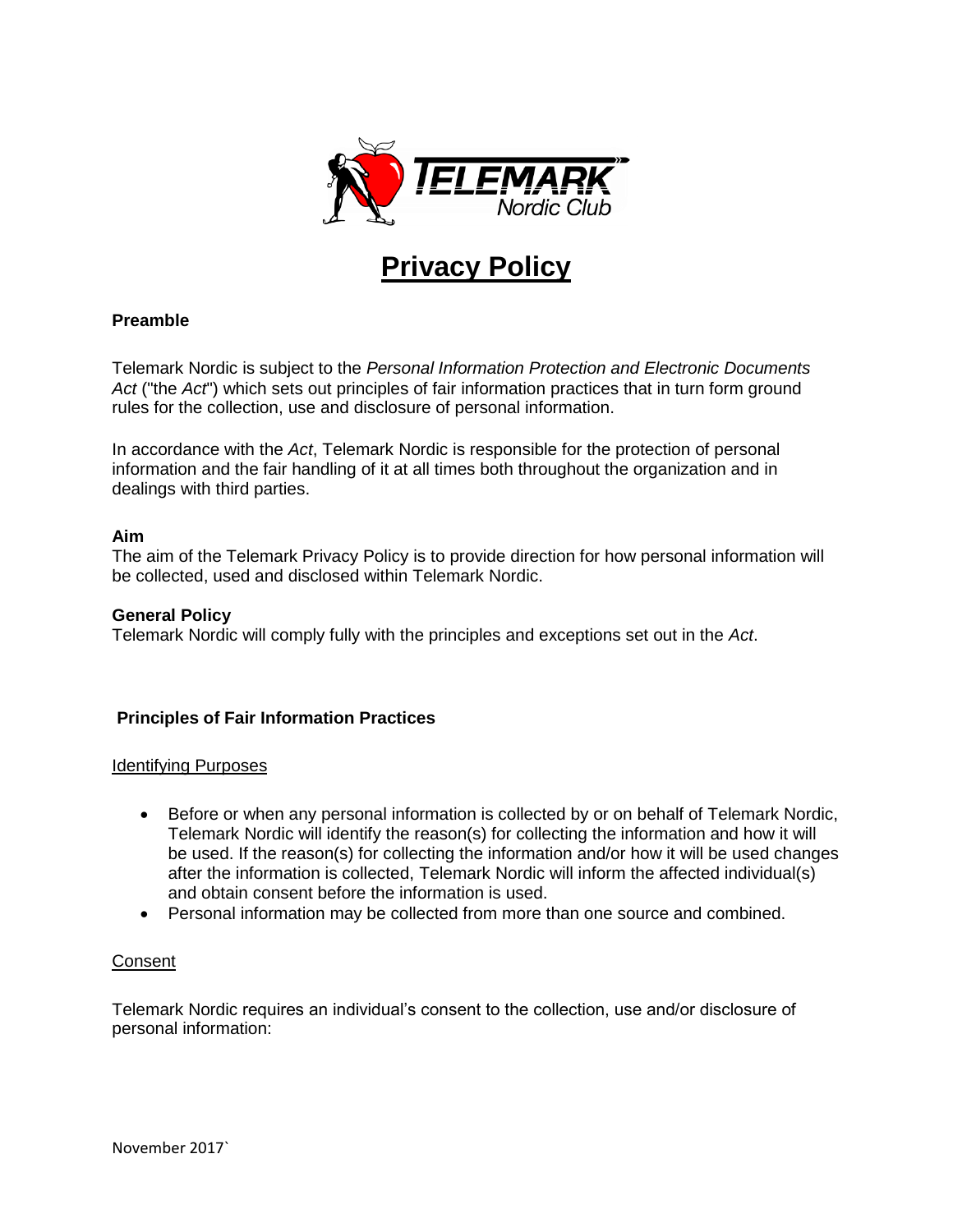## Limiting Collection

- Before or when any personal information is collected by or on behalf of Telemark Nordic, or when the reason(s) for collecting the information and/or how it will be used changes, Telemark Nordic will obtain consent from the individual whose personal information is collected, used or disclosed.
- For an individual who is a minor, seriously ill, or mentally incapacitated, consent may be obtained from a legal guardian, or person having power of attorney.
- Consent may be obtained in person, by phone, by fax, by mail, by email or by internet, or by any other reasonable method.
- Where consent is required, Telemark Nordic will provide the individual with a privacy protection notice either before or when any personal information is collected and prior to any use or disclosure of the personal information collected.
- Telemark Nordic limits the information it collects to what is needed for specific purposes identified by Telemark Nordic at the time the personal information is collected.

## Limiting Use, Disclosure and Retention.

Telemark Nordic will limit the use and disclosure of the personal information it has collected to the purpose(s) for which it was collected, unless the individual otherwise consents or the use or disclosure is authorized by law.

Where possible, Telemark Nordic will use contracts or other agreements to ensure the protection of personal information that is transferred to a third party for use, including but not limited t

- 1. The personal information transferred to a third party will be limited to what is needed for the third party to fulfil the contract or agreement.
- 2. The personal information transferred to a third party will be limited as to the use of that information to those purposes necessary to fulfil the contract or agreement.
- 3. The third party will be required to refer to Telemark Nordic any requests for access to or complaints about the information provided.
- 4. When the personal information is no longer required by the third party, the third party will be required to either return the information to Telemark Nordic or dispose of it in a manner acceptable to Telemark Nordic

#### **Accuracy**

Telemark Nordic will make efforts to keep the personal information collected as accurate, complete and up-to-date as is necessary, taking into account the purpose(s) for which the information is collected and the interests of the individual.

#### **Safeguards**

Telemark Nordic will make efforts to protect the personal information collected with appropriate safeguards and security measures: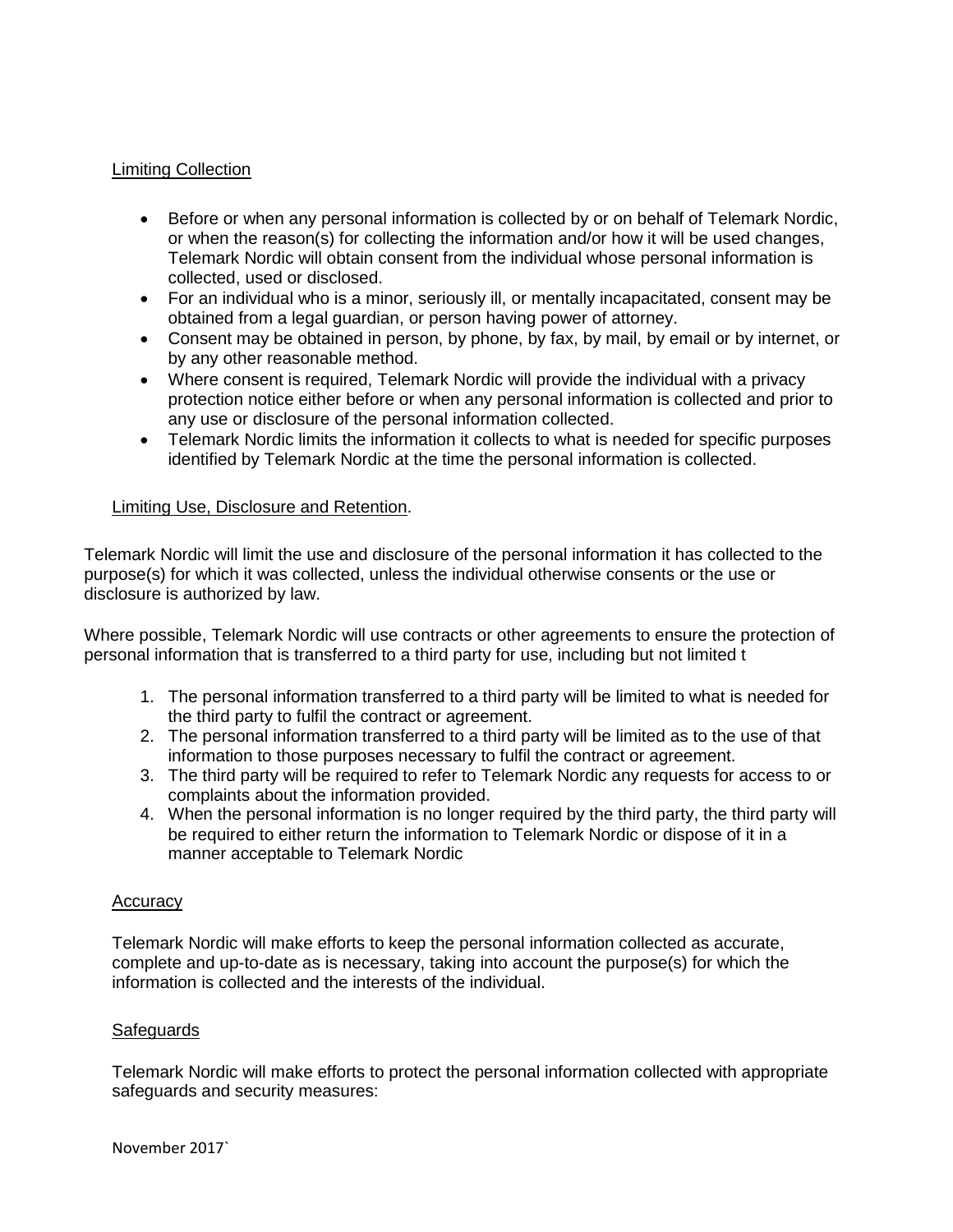### **Openness**

- Information may only be accessed by approved officials or employees, or by other persons designated as such by Telemark Nordic, and only to the extent necessary for the identified purpose(s).
- Personal information will only be disclosed when reasonable steps are taken to identify individuals and to establish their right to access the personal information requested.
- Technological safeguards include restricted file access, computer passwords.

#### Individual Access

Any individual that has provided personal information to Telemark Nordic shall have access to that personal information collected, used or disclosed by or on behalf of Telemark Nordic.

An individual may review, amend or update the personal information collected about him/her.

Telemark Nordic will take appropriate measures to confirm the identity of the requestor and his/her right of access to the personal information requested. If Telemark Nordic refuses access to an individual to the personal information collected, Telemark Nordic will provide to the individual the reason(s) for the refusal and any recourse available.

Where possible, a response to a request for access to personal information by an individual will be made within 30 days of the request.

Telemark Nordic will make every effort to provide access of any individual to his/her personal information at minimal or no cost. If a cost is anticipated to provide the information requested, CCBC will advise of the cost prior to disclosing the information.

#### Challenging Compliance

Telemark Nordic will investigate and respond to all concerns about any aspect of the collection, use and disclosure of personal information, in a timely manner. Where necessary, an individual will be advised of available avenues of complaint, including the Office of the Privacy Commissioner of Canada.

Telemark Nordic will take appropriate measures to correct any inaccurate personal information that is identified or to modify policies or procedures where necessary.

#### **Responsibility and Accountability**

Telemark Nordic is responsible for maintaining and protecting all personal information that it collects.

The Telemark Nordic Privacy officer has the primary responsibility for ensuring compliance with the Telemark Nordic Privacy Policy as set out herein and has the authority to intervene on